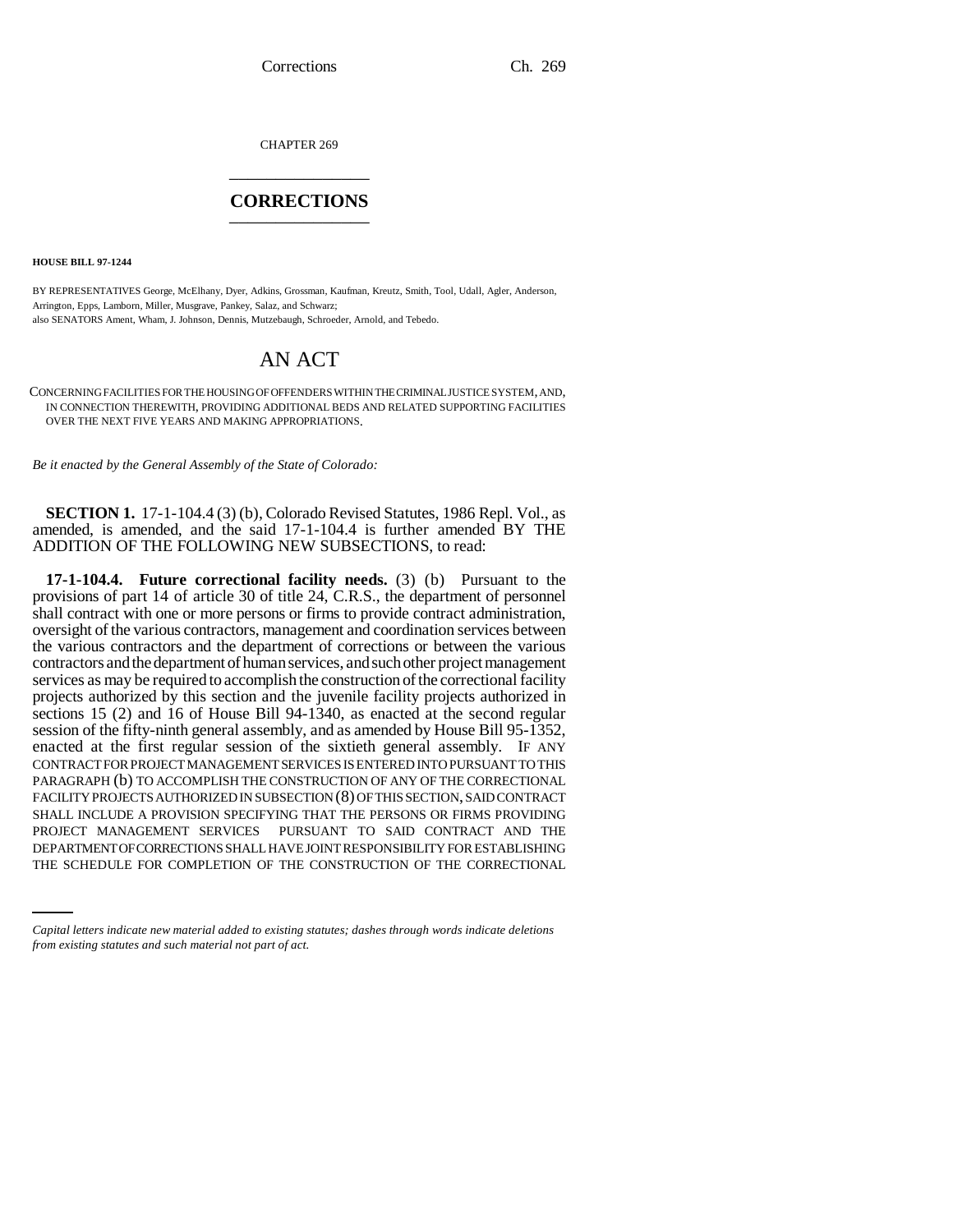### Ch. 269 Corrections

FACILITY PROJECT OR PROJECTS, AS APPLICABLE. The cost for contracting for such persons or firms shall be paid out of the appropriations made by the general assembly for the construction of the correctional facility projects authorized by this section and the juvenile facility projects authorized in sections 15 (2) and 16 of House Bill 94-1340, as enacted at the second regular session of the fifty-ninth general assembly, and as amended by House Bill 95-1352, enacted at the first regular session of the sixtieth general assembly.

(8) TO MEET THE STATE'S CORRECTIONAL FACILITY NEEDS, BASED ON THE PROJECTIONS MADE BY THE LEGISLATIVE COUNCIL, FOR THE NEXT FIVE YEARS AND SUBJECT TO THE PROVISIONS OF SECTION 17-1-104.8, THE DEPARTMENT IS DIRECTED TO COMMENCE PLANNING FOR THE CONSTRUCTION OF THE FOLLOWING NEW CORRECTIONAL FACILITIES OR EXPANSIONS OF OR ADDITIONS TO EXISTING CORRECTIONAL FACILITIES:

(a) FOUR HUNDRED EIGHTY MINIMUM RESTRICTIVE SECURITY BEDS AT A CORRECTIONAL FACILITY AT TRINIDAD;

(b) ONE HUNDRED NINETY-TWO MINIMUM RESTRICTIVE SECURITY BEDS IN TWO NINETY-SIX-BED HOUSING UNITS AS ADDITIONS TO THE FOUR MILE CORRECTIONAL CENTER, TO REPLACE THE EXISTING THREE HUNDRED BEDS IN LIVING UNITS 1 AND 2, INCLUDING, UPON THE REPLACEMENT OF SAID EXISTING BEDS, THE DECOMMISSIONING OF LIVING UNIT 1 AND THE RENOVATION OF LIVING UNIT 2 INTO PROGRAM SPACE, FOR A TOTAL CAPACITY OF FOUR HUNDRED EIGHTY-FOUR BEDS AT THE CENTER;

(c) TWO HUNDRED NINETY-TWO MINIMUM RESTRICTIVE SECURITY BEDS IN THREE NINETY-SIX-BED HOUSING UNITS AND A FOUR-BED MANAGEMENT UNIT AS ADDITIONS TO THE BUENA VISTA MINIMUM COMPLEX, TO REPLACE THE EXISTING TWO HUNDRED FOURTEEN BEDS IN MODULAR UNITS, FOR A TOTAL CAPACITY OF TWO HUNDRED NINETY-TWO MINIMUM RESTRICTIVE SECURITY BEDS AT THE COMPLEX;

(d) THE CENTRAL PLANT BUILDING SHELL, THE BUILD-OUT OF THE COOK-TO-SERVE FOOD SERVICE OPERATION, AND THE CENTRAL WAREHOUSE AS ADDITIONS TO THE DENVER WOMEN'S CORRECTIONAL FACILITY THAT ARE NECESSARY TO SUPPORT PHASE II OF THE EXPANSION PROJECT AT THE FACILITY, THAT WILL INCLUDE AN ADDITIONAL SIX HUNDRED FIFTY-TWO BEDS; AND

(e) ONE HUNDRED EIGHTY BEDS AS AN ADDITION TO THE YOUTH OFFENDER SYSTEM FACILITY ON THE GROUNDS OF THE COLORADO MENTAL HEALTH INSTITUTE AT PUEBLO FOR A TOTAL CAPACITY OF FOUR HUNDRED EIGHTY BEDS AT THE FACILITY.

(9) SUBJECT TO THE PROVISIONS OF SECTION 17-1-104.8, THE DEPARTMENT IS DIRECTED TO COMMENCE PREPARATION OF:

(a) THE SCHEMATIC DESIGN FOR PHASE II OF THE EXPANSION PROJECT AT THE SAN CARLOS CORRECTIONAL FACILITY, THAT INCLUDES TWO HUNDRED FIFTY MAXIMUM SECURITY BEDS IN SINGLE OCCUPANCY CELLS; AND

(b) THE FACILITIES PROGRAM PLAN FOR A TRAINING FACILITY ON THE GROUNDS OF THE COLORADO MENTAL HEALTH INSTITUTE AT PUEBLO.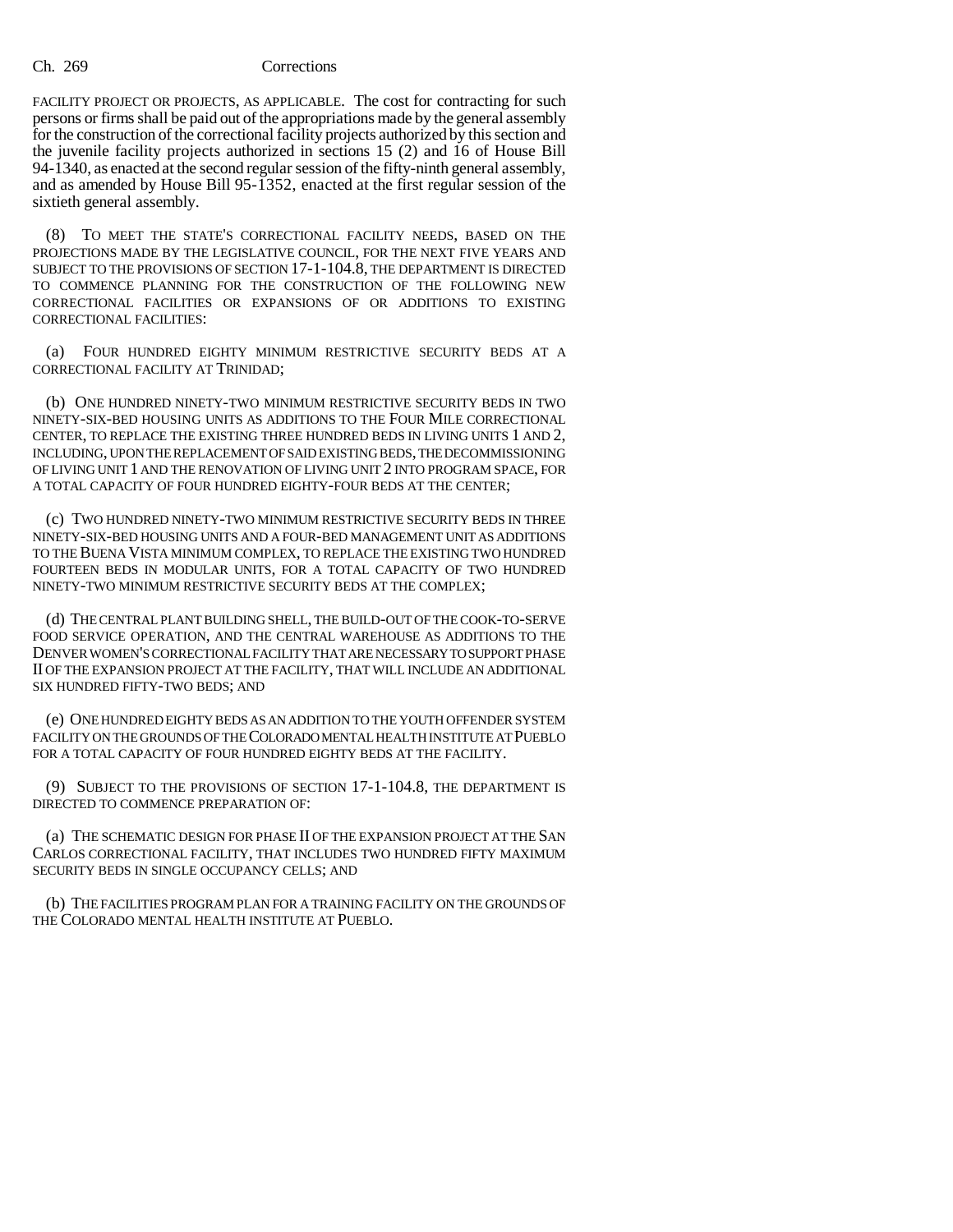# Corrections Ch. 269

(10) SUBJECT TO THE PROVISIONS OF SECTION 17-1-104.8, THE DEPARTMENT IS DIRECTED TO COMMENCE PLANNING FOR THE CONSTRUCTION OF PHASE III OF THE CONSTRUCTION PROJECT AT THE STERLING CORRECTIONAL FACILITY, CONSISTING OF SIXTY-FOUR ADMINISTRATIVE SEGREGATION, SIXTY-FOUR CLOSE, FIVE HUNDRED SEVENTY-SIX MINIMUM, AND THREE HUNDRED EIGHTY-FOUR MINIMUM RESTRICTIVE SECURITY BEDS.

**SECTION 2.** 17-1-104.3 (1), Colorado Revised Statutes, 1986 Repl. Vol., as amended, is amended to read:

**17-1-104.3. Correctional facilities - locations - security level.** (1) The correctional facilities managed, supervised, and controlled by the department pursuant to section 17-1-104, the location of such facilities, and the primary security level of such facilities shall be as follows:

| <b>Correctional facility</b>                                            | <b>Location</b> |                        | <b>Security level</b>  |
|-------------------------------------------------------------------------|-----------------|------------------------|------------------------|
| Colorado state<br>penitentiary                                          | Fremont county  |                        | Maximum/Ad. seg.       |
| Centennial<br>correctional<br>facility                                  | Fremont county  |                        | Close                  |
| Limon correctional<br>facility                                          | Lincoln county  |                        | Medium                 |
| Arkansas Valley<br>correctional facility                                | Crowley county  |                        | Medium                 |
| Buena Vista<br>correctional facility                                    | Chaffee county  |                        | Medium                 |
| Colorado Territorial<br>correctional facility                           | Fremont county  |                        | Medium                 |
| Fremont correctional<br>facility                                        | Fremont county  |                        | Medium                 |
| <b>Buena Vista</b><br><del>modular unit</del><br><b>MINIMUM COMPLEX</b> | Chaffee county  |                        | Minimum<br>restrictive |
| Arrowhead<br>correctional center                                        | Fremont county  | restrictive            | Minimum                |
| Four Mile<br>correctional center                                        | Fremont county  | Minimum<br>restrictive |                        |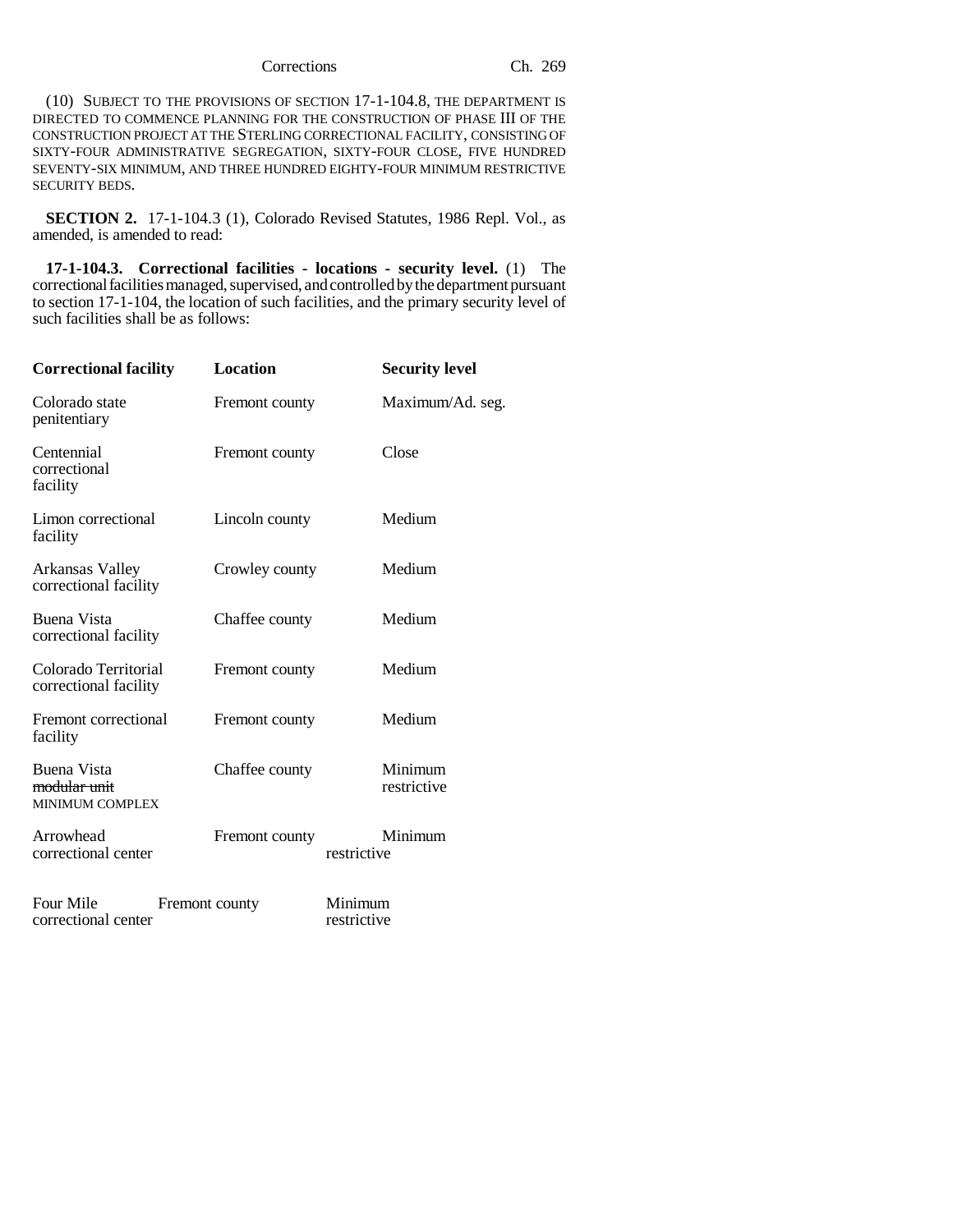| Ch. 269                                                                 | Corrections                  |              |                        |  |
|-------------------------------------------------------------------------|------------------------------|--------------|------------------------|--|
| Pre-release<br>correctional center                                      | Fremont county               | restrictive  | Minimum                |  |
| Skyline correctional<br>center                                          | Fremont county               |              | Minimum                |  |
| Colorado correctional<br>center                                         | Jefferson county Minimum     |              |                        |  |
| Delta correctional<br>center                                            | Delta county                 |              | Minimum                |  |
| Rifle correctional<br>center                                            | Garfield county              |              | Minimum                |  |
| Colorado correctional<br>alternative program                            | Chaffee county               |              | Minimum                |  |
| Colorado women's Fremont and<br>correctional facility                   | Pueblo counties              | Mixed        |                        |  |
| Denver reception and<br>diagnostic center                               | City and county<br>of Denver |              | Mixed                  |  |
| Pueblo minimum center                                                   | Pueblo county                |              | Minimum<br>restrictive |  |
| San Carlos<br><b>CORRECTIONAL</b><br>facility                           | Pueblo county                |              | Mixed                  |  |
| <b>STERLING</b><br>CORRECTIONAL<br><b>FACILITY</b>                      | LOGAN COUNTY                 |              | <b>MIXED</b>           |  |
| <b>LAS ANIMAS</b><br>TRINIDAD<br><b>CORRECTIONAL</b><br><b>FACILITY</b> | <b>COUNTY</b>                | <b>MIXED</b> |                        |  |
| DENVER WOMEN'S CITY AND COUNTY<br>CORRECTIONAL<br><b>FACILITY</b>       | OF DENVER                    | <b>MIXED</b> |                        |  |

**SECTION 3.** Part 1 of article 1 of title 17, Colorado Revised Statutes, 1986 Repl. Vol., as amended, is amended BY THE ADDITION OF A NEW SECTION to read:

**17-1-119. Lethal perimeter security systems for correctional facilities governmental immunity - limitations.** (1) THE GENERAL ASSEMBLY HEREBY FINDS AND DECLARES THAT THE INSTALLATION AND OPERATION OF ELECTRIFIED, LETHAL PERIMETER SECURITY SYSTEMS AT CERTAIN STATE CORRECTIONAL FACILITIES WILL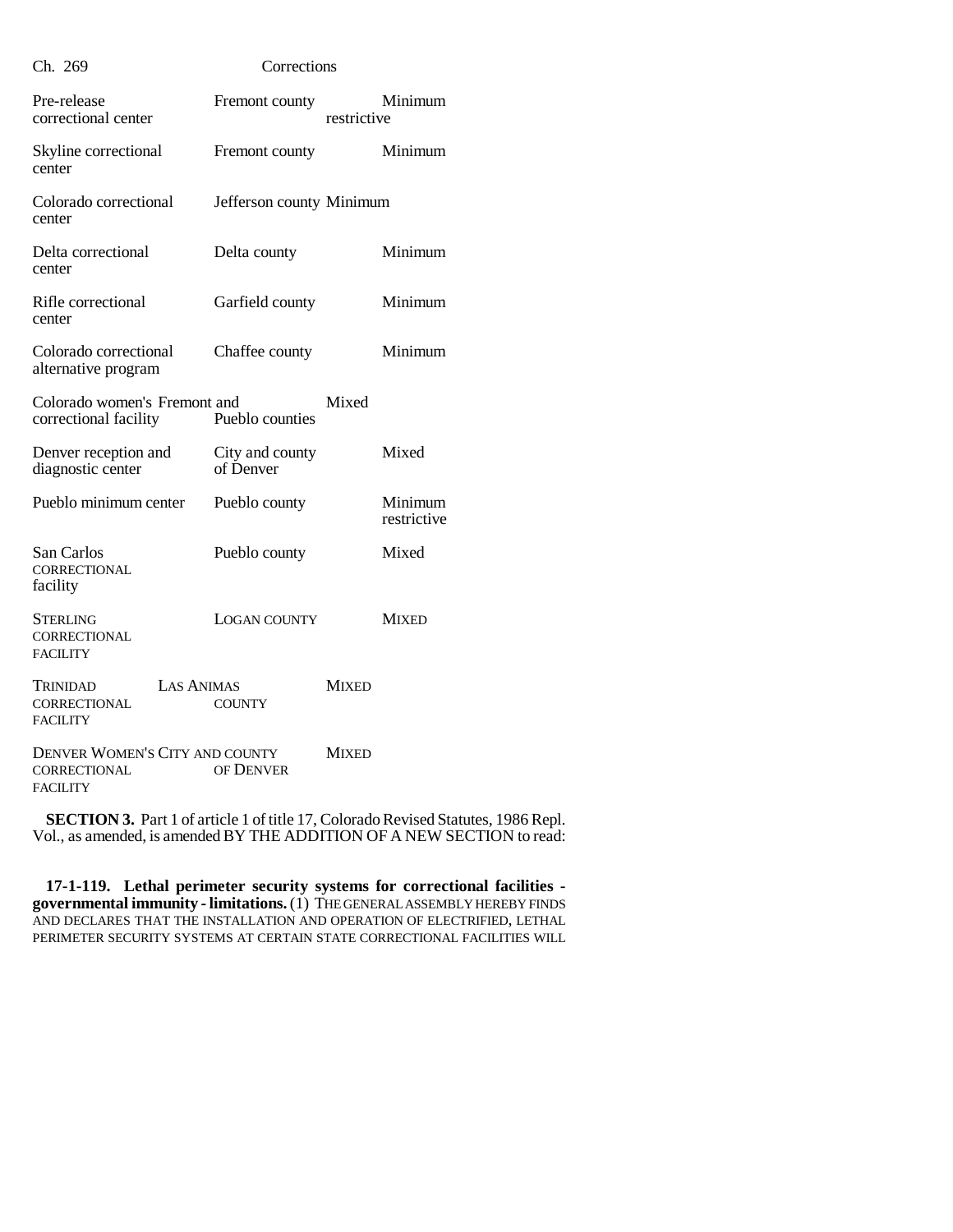ENHANCE THE SAFETY OF THE CITIZENS OF THIS STATE AND WILL RESULT IN REDUCED COSTS FOR OPERATING SUCH CORRECTIONAL FACILITIES.

(2) THE DEPARTMENT IS AUTHORIZED, THROUGH ITS AGENTS AND CONTRACTORS, TO DESIGN AND CONSTRUCT ELECTRIFIED, LETHAL PERIMETER SECURITY SYSTEMS AT CORRECTIONAL FACILITIES TO BE MANAGED, OPERATED, SUPERVISED, AND CONTROLLED BY THE DEPARTMENT IF THE DEPARTMENT DETERMINES THE USE OF SUCH SECURITY SYSTEMS TO BE NECESSARY AND APPROPRIATE.

(3) THE DEPARTMENT, ANY AGENT OF THE DEPARTMENT, OR CONTRACTOR HIRED BY THE DEPARTMENT FOR THE DESIGN AND CONSTRUCTION OF AN ELECTRIFIED, LETHAL PERIMETER SECURITY SYSTEM AT A STATE CORRECTIONAL FACILITY SHALL BE PROVIDED ALL PROTECTIONS OF GOVERNMENTAL IMMUNITY PROVIDED TO PUBLIC EMPLOYEES BY ARTICLE 10 OF TITLE 24,C.R.S., INCLUDING BUT NOT LIMITED TO THE PAYMENT OF JUDGMENTS AND SETTLEMENTS, THE PROVISION OF LEGAL DEFENSE, AND THE PAYMENT OF COSTS INCURRED IN COURT ACTIONS IN REGARD TO ANY AND ALL CLAIMS ARISING FROM THE DESIGN AND CONSTRUCTION, CONSISTENT WITH THE DESIGN APPROVED BY THE DEPARTMENT, OF THE LETHAL ASPECT OF SUCH SECURITY SYSTEM.

(4) THE PROVISIONS OF SUBSECTION (3) OF THIS SECTION SHALL BE CONSTRUED AS A SPECIFIC EXCEPTION FOR INDEPENDENT CONTRACTORS HIRED TO DESIGN AND CONSTRUCT ELECTRIFIED, LETHAL PERIMETER SECURITY SYSTEMS AT STATE CORRECTIONAL FACILITIES FROM THE GENERAL EXCLUSION OF INDEPENDENT CONTRACTORS FROM THE PROTECTIONS OF GOVERNMENTAL IMMUNITY PROVIDED IN ARTICLE 10 OF TITLE 24, C.R.S.

**SECTION 4.** 24-75-302 (2) (j), Colorado Revised Statutes, 1988 Repl. Vol., as amended, is amended to read:

**24-75-302. Capital construction fund - capital assessment fees - calculation.** (2) As of July 1, 1988, and July 1 of each year thereafter through July 1, 1998, a sum as specified in this subsection (2) shall accrue to the capital construction fund. The state treasurer and the controller shall transfer such sum out of the general fund and into the capital construction fund as moneys become available in the general fund during the fiscal year beginning on said July 1. Transfers between funds pursuant to this subsection (2) shall not be deemed to be appropriations subject to the limitations of section 24-75-201.1. The amount which shall accrue pursuant to this subsection (2) shall be as follows:

(j) On July 1, 1997, fifty million dollars, PLUS SEVENTY-EIGHT MILLION SEVEN HUNDRED EIGHTY-FIVE THOUSAND SIX HUNDRED SEVENTY-FIVE DOLLARS PURSUANT TO H.B. 97-1244, ENACTED AT THE FIRST REGULAR SESSION OF THE SIXTY-FIRST GENERAL ASSEMBLY; and

**SECTION 5. Appropriation for the 1997-98 fiscal year.** (1) In addition to any other appropriation made for the fiscal year beginning July 1, 1997, there is hereby appropriated, out of any moneys in the capital construction fund created in section 24-75-302, Colorado Revised Statutes, not otherwise appropriated, to the department of corrections, the following amounts: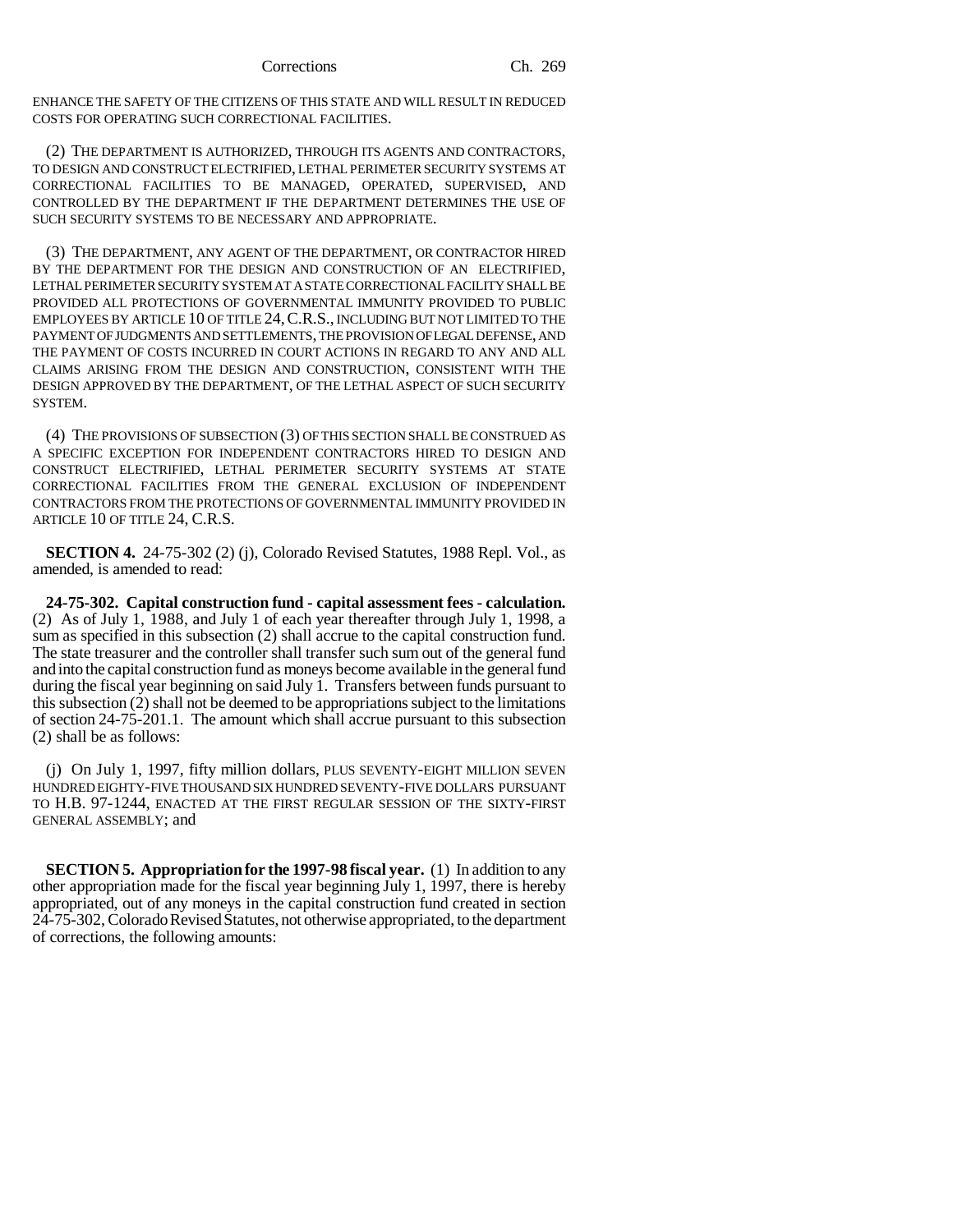# Ch. 269 Corrections

(a) Twenty-nine million nine hundred fifty thousand dollars (\$29,950,000), or so much thereof as may be necessary, for the construction of four hundred eighty minimum restrictive security beds as authorized by section 17-1-104.4 (8) (a), Colorado Revised Statutes.

(b) Seven million nine hundred twenty-two thousand nine hundred sixty-seven dollars (\$7,922,967), or so much thereof as may be necessary, for the construction of one hundred ninety-two minimum restrictive security beds, the decommissioning of living unit 1, and the renovation of living unit 2, at the Four Mile correctional center as authorized by section 17-1-104.4 (8) (b), Colorado Revised Statutes.

(c) Fourteen million seventy-eight thousand seven hundred sixty-four dollars (\$14,078,764), or so much thereof as may be necessary, for the construction of two hundred ninety-two minimum restrictive security beds as authorized by section 17-1-104.4 (8) (c), Colorado Revised Statutes.

(d) Thirteen million one hundred fifty-nine seven hundred sixty dollars (\$13,159,760), or so much thereof as may be necessary, for the construction of the central plant building shell and the central warehouse and the build-out of the cook-to-serve food service operation at the women's correctional facility at the Denver reception and diagnostic center at Denver as authorized by section 17-1-104.4 (8) (d), Colorado Revised Statutes.

(e) Eleven million eighty-five thousand eight hundred twenty-four dollars (\$11,085,824), or so much thereof as may be necessary, for the construction of one hundred eighty beds as authorized by section 17-1-104.4 (8) (e), Colorado Revised Statutes.

(f) Four hundred twenty-three thousand three hundred sixty dollars (\$423,360), or so much thereof as may be necessary, for the preparation of the schematic design for phase II of the expansion project at the San Carlos facility as authorized by section 17-1-104.4 (9) (a), Colorado Revised Statutes.

 $(g)$  One hundred sixty-five thousand dollars (\$165,000), or so much thereof as may be necessary, for the preparation of the facilities program plan for a training facility on the grounds of the Colorado mental health institute at Pueblo as authorized by section 17-1-104.4 (9) (b), Colorado Revised Statutes.

(h) Two million dollars (\$2,000,000), or so much thereof as may be necessary, for the planning for the construction of sixty-four administrative segregation, sixty-four close, five hundred seventy-six minimum, and three hundred eighty-four minimum restrictive security beds at the Sterling correctional facility as authorized by section 17-1-104.4 (10), Colorado Revised Statutes.

(2) The appropriations made in subsection (1) of this section shall become available upon passage of this act, and, if any appropriated project is initiated within the fiscal year, the appropriations for the project shall remain available until completion of the project or for a period of three years, whichever comes first, at which time unexpended and unencumbered balances shall revert to the capital construction fund.